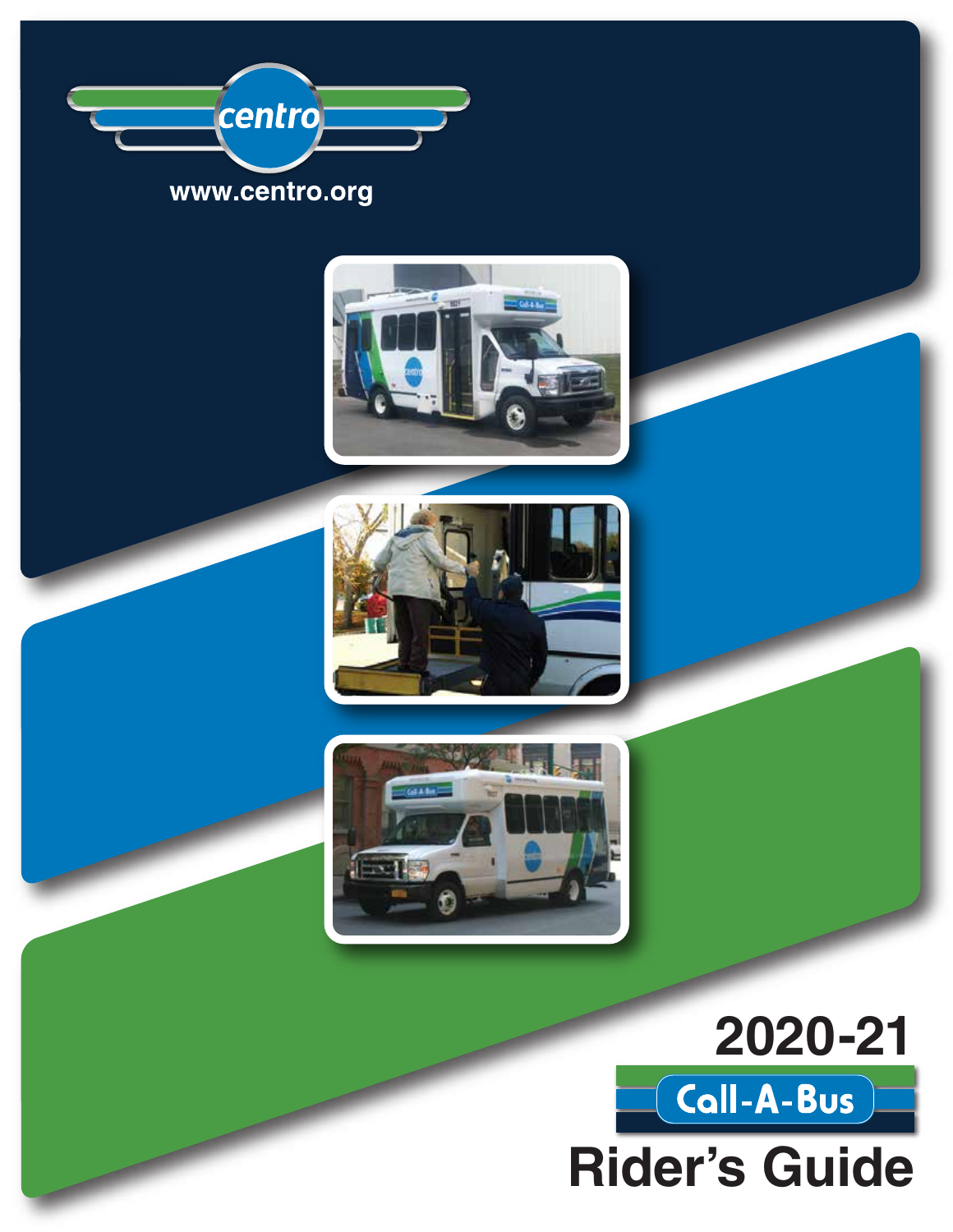The Call-A-Bus Rider's Guide is available in other accessible formats upon request.

To request a copy in another format, please call Centro's **Customer Service Department** at (315) 442-3400 or visit us online at www.centro.org.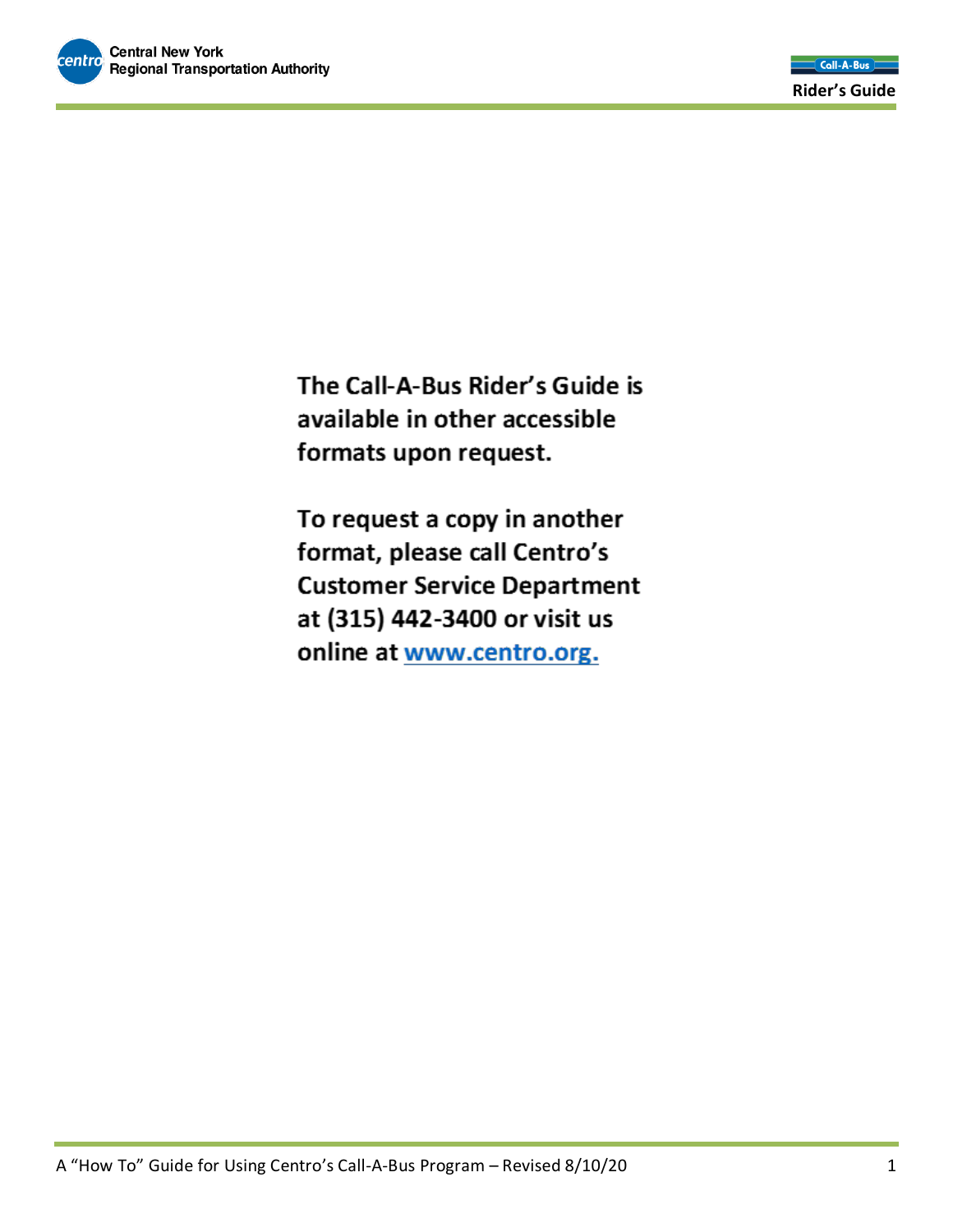

### **Table of Contents**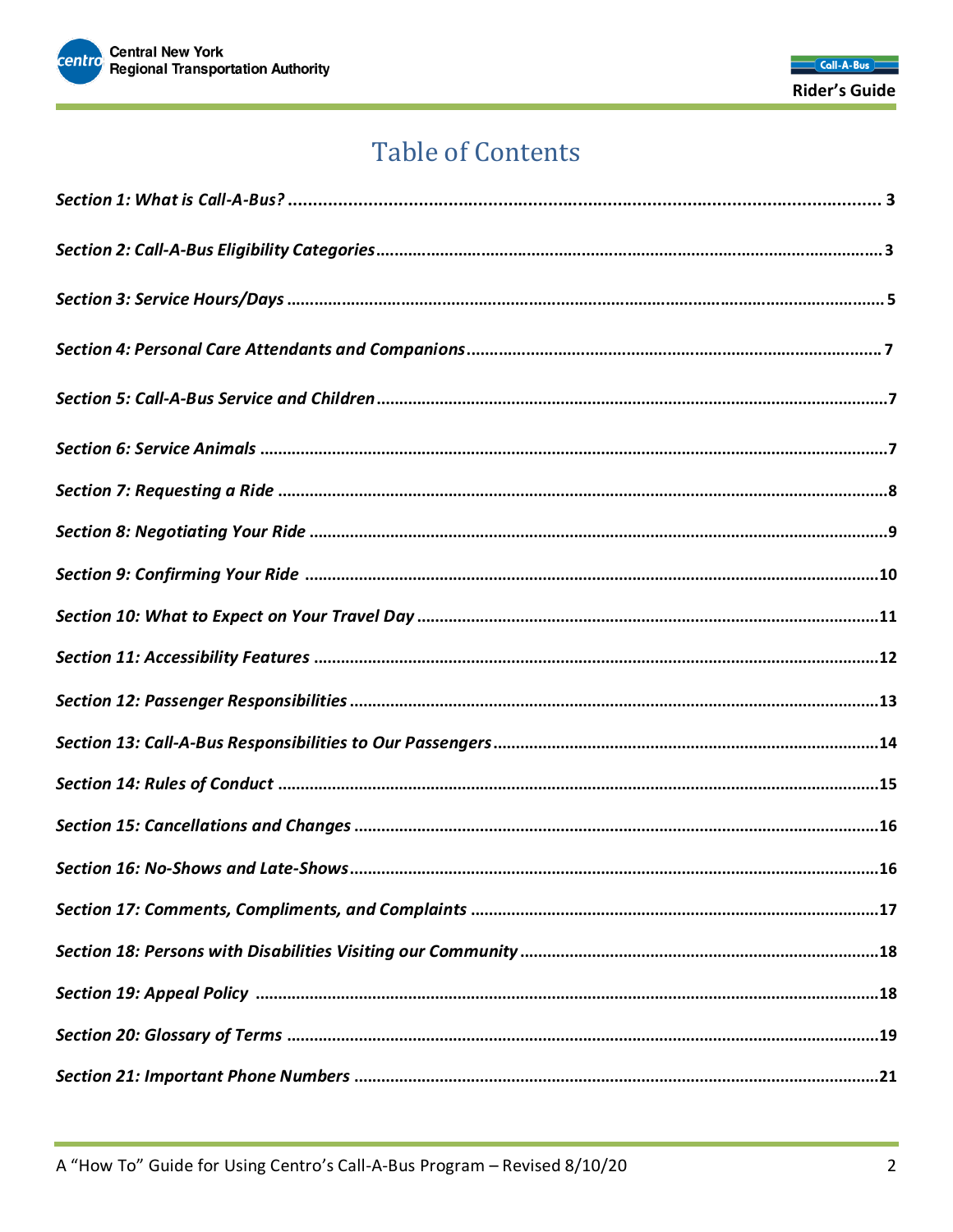### **Section 1: What is Call-A-Bus?**

Call-A-Bus is a transportation service of the Central New York Regional Transportation Authority (Centro) for persons with a functional disability who are unable to use the Centro fixed route bus for some or all of their trips due to the effects of their disability. Call-A-Bus operates at the same times and in the same areas as the Centro Fixed Route bus with very few exceptions. Call-A-Bus operates in full compliance with the Americans with Disabilities Act (ADA). Individuals are eligible as follows:

 $\equiv$  Call-A-Bus

- 1. Any person who is unable to board, ride, or exit a Centro Fixed Route bus without the assistance of another person as a result of a physical, visual, or mental disability.
- 2. Any person with a functional disability who has a specific impairment related condition that makes it impossible for them to travel to a Centro Fixed Route bus stop.

### **Section 2: Call-A-Bus Eligibility Categories**

Once you have successfully applied for Call-A-Bus service, you will be assigned one of these eligibility categories. People who can use the Centro Fixed Route Bus under all circumstances are not eligible for Call-A-Bus. Please check the letter we sent to you which explains your eligibility. Call-A-Bus eligibility must be recertified after five years.

#### **1. CONDITIONAL ELIGIBILITY**

Conditional Eligibility is based on your abilities and the trip you wish to take. You have the functional ability to use the Centro Fixed Route bus system for some, but not all of your trips. You can request Call-A-Bus service when there are situations making a Centro Fixed Route bus trip impossible (e.g., snow and ice are covering walkways, making it impossible for you to get to a Centro Fixed Route bus stop, or you must walk farther than you are able). Call-A-Bus staff will consider the conditions in which you are eligible on a trip-by-trip basis when you call to request a trip. Call-A-Bus customers are encouraged to check Centro Fixed Route Bus information before you call Call-A-Bus. Centro Bus information is available by calling your local Centro Office or visiting the website at [www.centro.org.](http://www.centro.org/)

Conditional Eligibility Example: Mary is able to walk 2 blocks to a Centro Fixed Route Bus stop to catch the bus and she often does use the bus if her destination is near a bus stop. However, she has a monthly appointment at an office that is over 4 blocks from a bus stop. Mary has Conditional Eligibility for trip locations that are more than 2 blocks from a stop. She can receive a Call-A-Bus ride for those monthly trips and still use the Centro Fixed Route bus during the week.



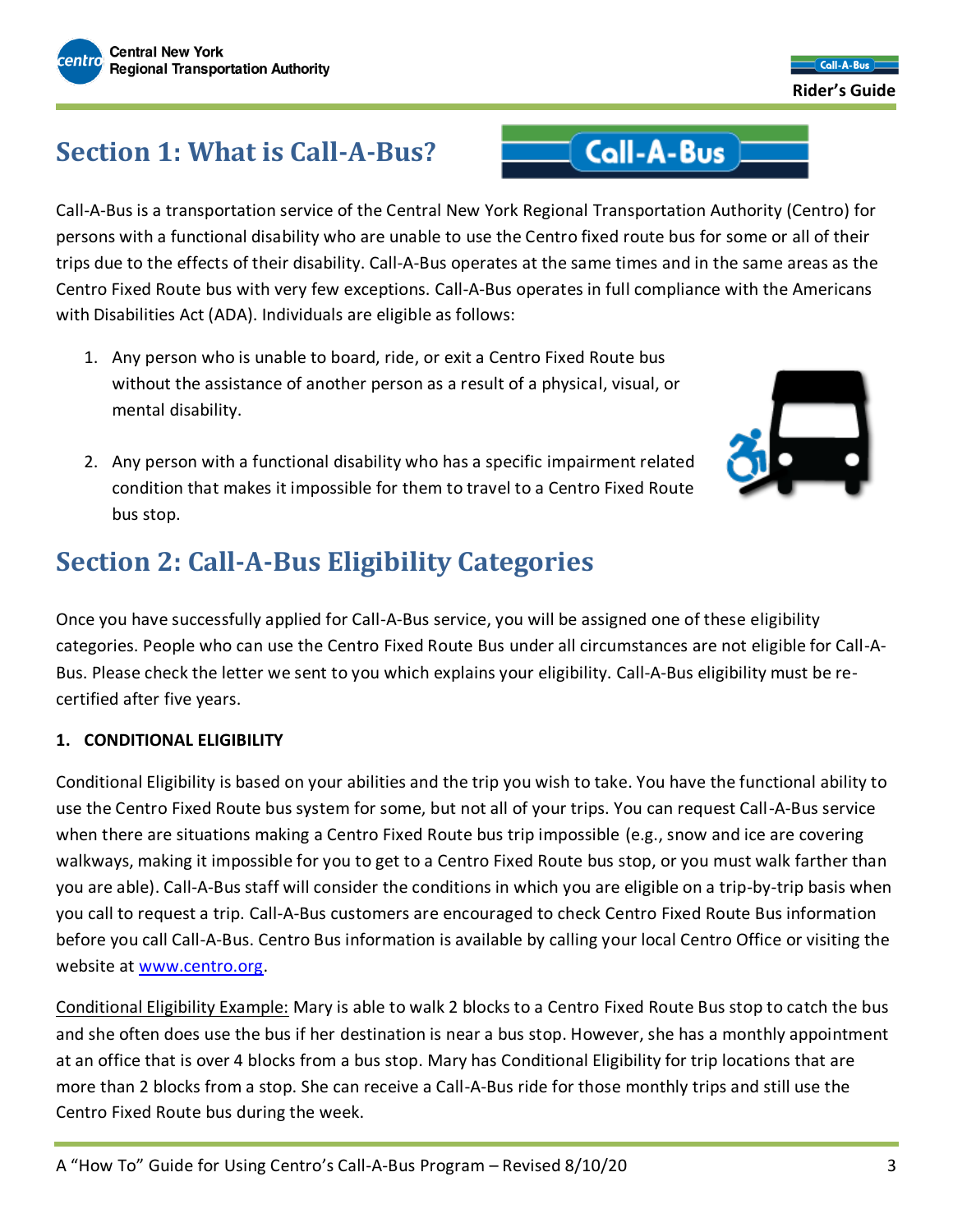

 $Coll.A.Rus$  **Rider's Guide**

### **Using Centro's Fixed Route Bus**

There may be times when you can use the Centro Fixed Route Bus for your trip.

#### **Why use the Centro Fixed Route Bus?**

- **Centro Fixed Route Bus**
- The Centro Transfer Hub is safe, covered, and staffed with information and safety personnel.
- The Centro Fixed Route Bus offers a reduced fare for people with disabilities.
- Using the Centro Fixed Route Bus does not require an advance reservation.
- The Centro Fixed Route Bus enables you to change trip plans on short notice.
- You can travel with a larger group of friends and family.
- The Centro Fixed Route Bus travels a specific and fixed route. Call-A-Bus is a ride sharing service. The route is determined by demand, and others may be picked up and dropped off before you.
- Centro Fixed Route Bus routes serve suburban locations that only operate a few times in a day (typically only in the AM and in the PM when riders are going to work or coming home).

Fixed Route Buses have ramps or lifts enabling people with wheelchairs, scooters, and other mobility devices to board safely. Persons who cannot climb the bus stairs may request to use the lift or ramp.

The first seats on the bus, nearest to the driver, are designated for people with disabilities to make it easier to communicate with the driver and to board and alight more easily.



Centro Fixed Route Buses are equipped with "kneelers" that lower the bus by several inches making the first step more accessible for those who have difficulty with stairs.

Major stops are announced along the way. If you want to get off the bus at a certain stop and are not sure where it is, let the driver know and he/she will help you.

For Centro Fixed Route Bus Information, please call your local Centro office (see Section 21) or check our website for maps, timetables, and special services at [www.centro.org.](http://www.centro.org/)

If you have never ridden on a Centro Fixed Route Bus and would like to try, please call your

## **Stop Signs**

local Centro office to arrange a Travel Training session with our staff.

### **FEEDER SERVICE**

Call-A-Bus may use the regular Centro Fixed Route system to provide some parts of a customer's trip. This will be based on your eligibility conditions.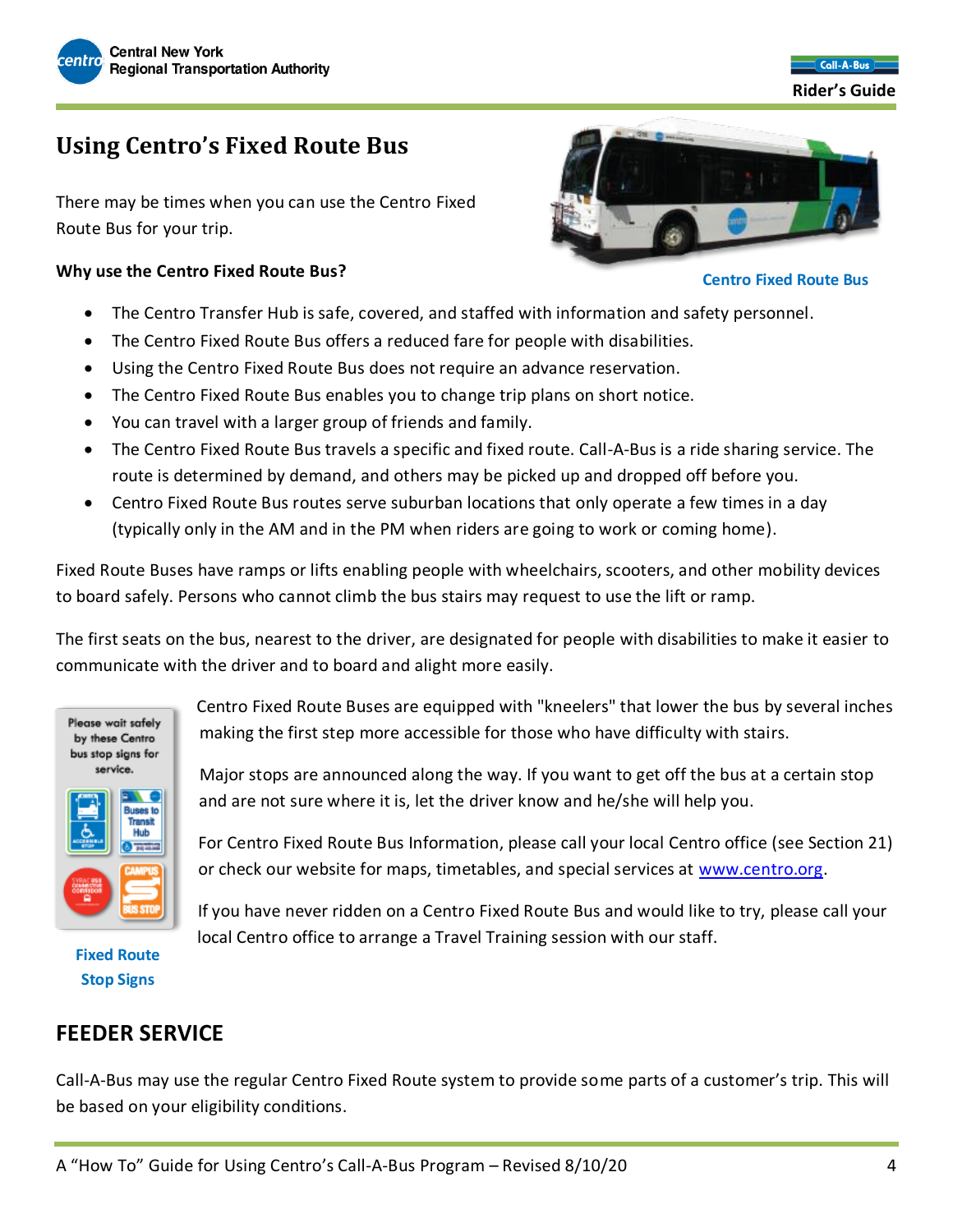Feeder Service Example: Mary would like to go to the New York State Fair. She is able to walk 2 blocks to a Centro Fixed Route bus stop to catch the bus. From home, the nearest bus stop is 4 blocks away. Call-A-Bus may pick Mary up at her home and take her to the nearest park and ride bus stop location where she would catch the Centro Fixed Route bus to the New York State Fair. The bus stop location will drop her off within 2 blocks of her destination.

#### **2. ELIGIBILITY IN ALL CASES**

Due to your functional ability, you cannot use the Centro Fixed Route bus or you can never get to a bus stop. You will be eligible for all trip requests made that fall within the times and areas in which Call-A-Bus service operates.

#### **3. TEMPORARY ELIGIBILITY (conditional or in all cases)**

You may have a short term disability that prevents you from using the Centro Fixed Route bus or getting to and from a bus stop. You should also keep us informed if your condition changes in any way. If your temporary disability turns into a long-term disabling condition, we will ask you to recertify for Call-A-Bus.

### **Section 3: Service Hours and Days**

Call-A-Bus is an origin-to-destination service. Origin-to-destination means the pick-up and drop-off location are at the street curb. If you need assistance to the exterior door of a location, please let us know at the time you make your trip reservation so we can plan accordingly.

Call-A-Bus is a ride sharing service. On most trips, more than one person is riding and there may be several pick-ups and drop-offs before you reach your destination.

*By Federal Law, Call-A-Bus cannot prioritize service by trip purpose, nor will it limit the number of trips to eligible individuals.*



#### **SERVICE AREA AND HOURS**

To determine if your trip is eligible, check the Centro Fixed Route Bus schedules that serve the places you travel to and from.

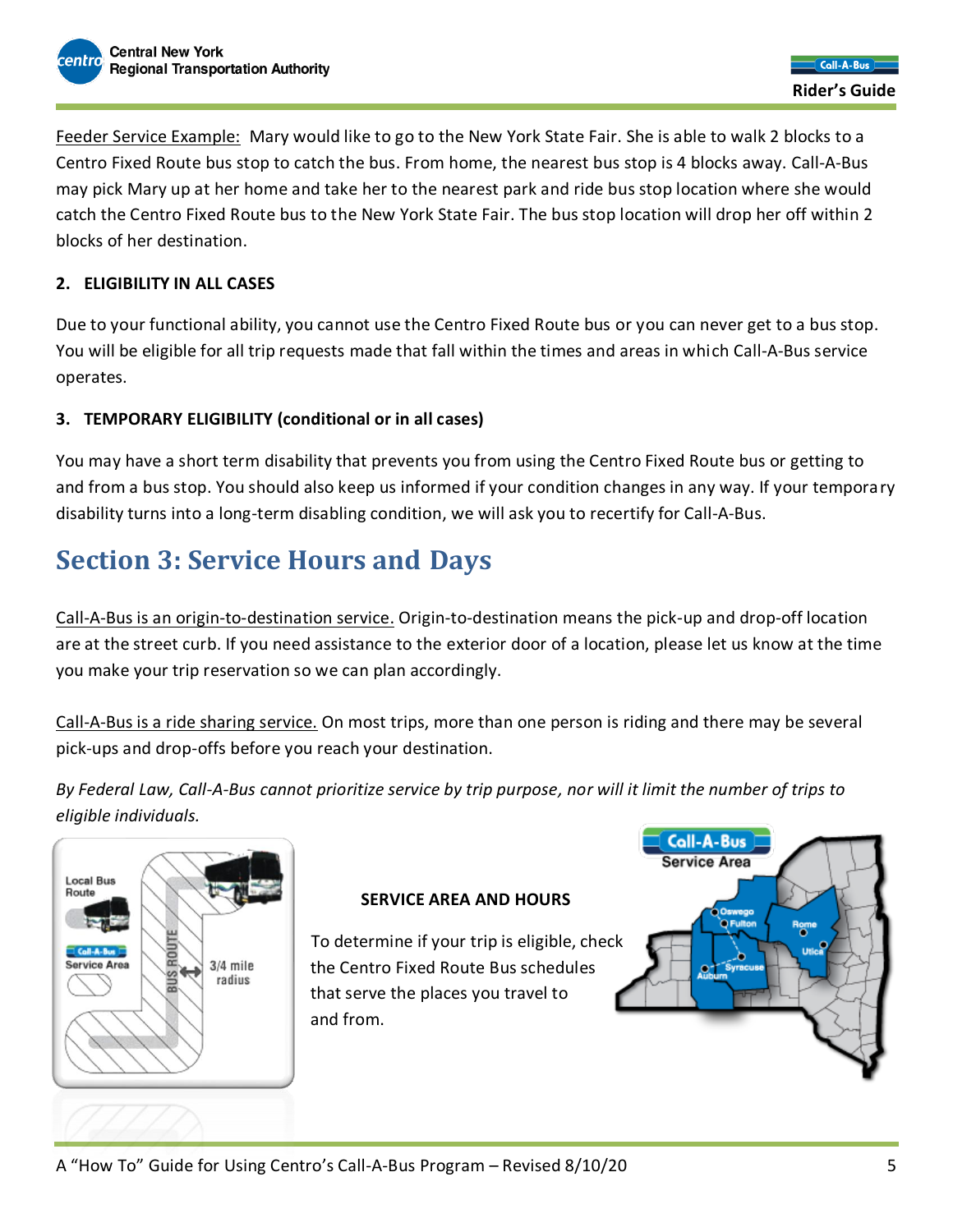Call-A-Bus service is available within ¾ miles of the Centro Fixed Route Bus routes. That means both the origin and destination of each trip must be within the corridor measuring ¾ mile on either side of the bus routes. If your residence is changing, it is recommended that you verify that your new address is still within the area Call-A-Bus is able to travel.

Call-A-Bus service is available during the hours when Centro Fixed Route Bus service is available (e.g., if the Centro Fixed Route Bus you would take operates between 6:00 AM and 6:00 PM, then your Call-A-Bus trip must be between 6:00 AM and 6:00 PM. If the matching Centro Fixed Route Bus service does not operate on Sundays, then there is no Call-A-Bus service available on Sunday).

Call-A-Bus service is not available on Centro Fixed Route Bus commuter routes, which only provide service during morning and afternoon rush hours with limited stops between an origin and destination.

| Syracuse Zone 1 (trips up to 6 miles)   | \$2.50 |
|-----------------------------------------|--------|
| Syracuse Zone 2 (trips 6 miles or over) | \$3.00 |
| Auburn                                  | \$2.00 |
| Oswego                                  | \$2.00 |
| <b>Utica</b>                            | \$2.50 |
| Rome                                    | \$2.00 |

#### **PAYING YOUR FARE**



**Ride Passes**

Call-A-Bus is a pay as you board service. Fares must be paid with either exact change or with Call-A-Bus ride passes where available. Information on how to purchase passes can be obtained by calling Centro's Customer Service Department or by visiting the Centro website. Drivers do not make change. Your Call-A-Bus Transportation Coordinator can tell you the exact fare for your trip at the time you make your trip request.

The use of safety belts is required for all passengers. Safety belts include lap belts and shoulder belts. Children under the age of 8 must be in a federally approved car or booster seat. National experience shows that safety belts prevent or reduce serious or fatal injuries by 50 percent. We, the employees and contractors of Centro, want to provide the safest ride possible.

The requirement to use safety belts includes trips taken on Centro's Call-A-Bus vehicles and private companies working for the Call-A-Bus service.

Refusal to wear a safety belt will result in a suspension of service until such time that you agree to comply with the policy. Drivers will notify Dispatch if a passenger refuses

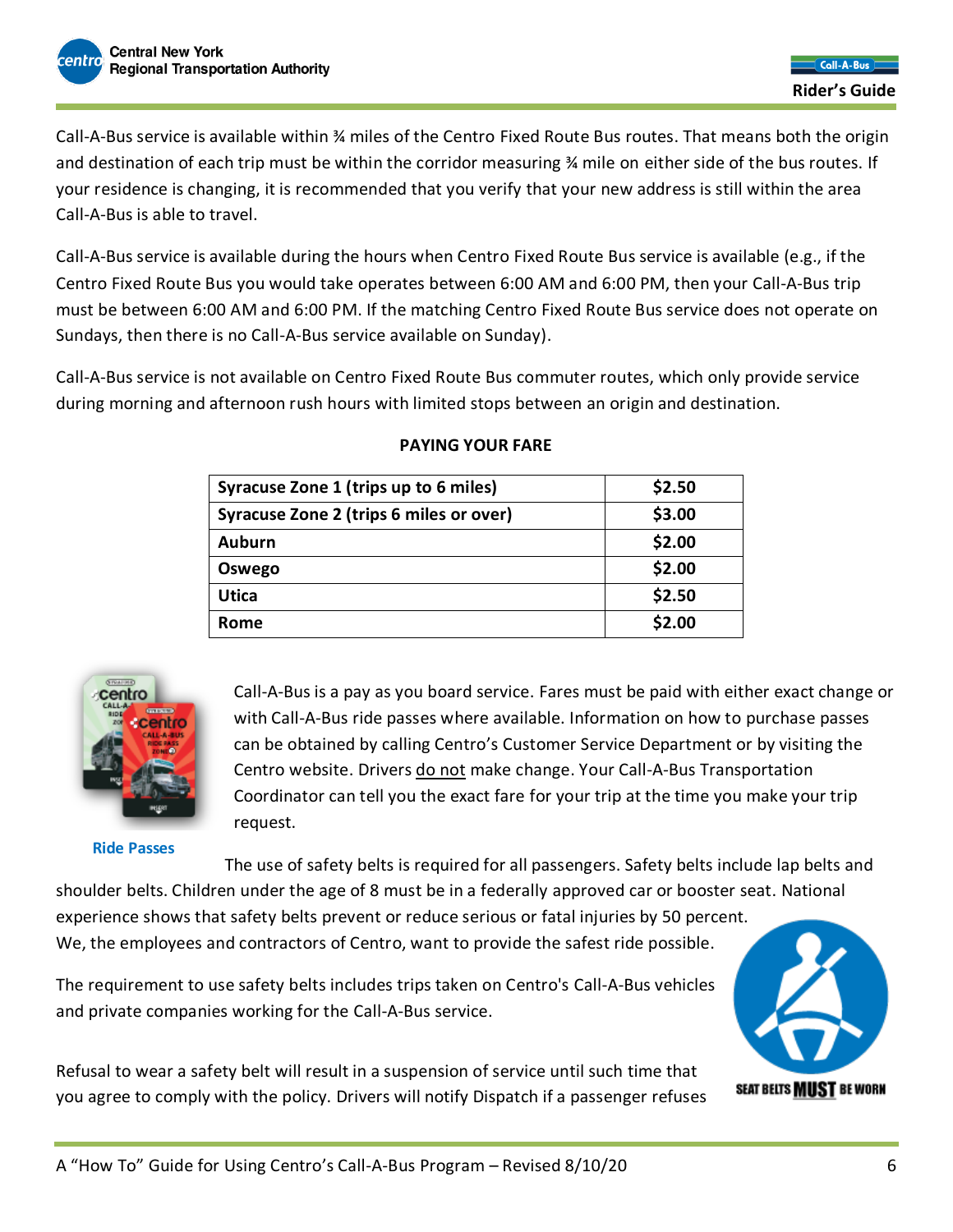to use a safety belt. Any seatbelt exemption granted must meet the requirements of the NYS DOT laws. Contact the Call-A-Bus office for further details.

### **Section 4: Personal Care Attendants and Companions**

Customers should consider traveling with a Personal Care Attendant (PCA) when additional assistance is needed. A PCA must be picked up and dropped off at the same location as the customer. One PCA may ride at no charge.

You may travel with 1 companion in addition to your PCA. Companions must be picked up and dropped off at the same location as the customer. Companions, (i.e., a friend, relative, or children 6 years of age or older), must pay the same fare as you for each trip. Additional companions (a second or third person) may be allowed on a space available basis only. Eligible Call-A-Bus customers are provided service before accommodating extra companions. Due to the limited space available on Call-A-Bus vehicles, additional passengers need to be included in your trip request.

### **Section 5: Call-A-Bus Service and Children**

Children with disabilities, ages 6 years and above, may be individually certified as Call-A-Bus eligible if they meet the ADA criteria. They may travel independently without an adult if they can demonstrate they would be able to use the Centro Fixed Route Bus if not for their disability. Call-A-Bus eligible children must pay the full Call-A-Bus fare appropriate to their trip. Centro is only responsible for passengers, including children, while they are on the vehicle.

All children under age 6 must be accompanied by a Call-A-Bus eligible adult and may ride for free.

Please tell us if you will be traveling with children at the time you make your trip reservation.

All children under 8 years of age must have an appropriate child safety restraint system (car seat) in accordance with New York State's DOT Seat Belt Law. It is the customer's responsibility to provide and properly secure the equipment and child.

### **Section 6: Service Animals**

A service animal is an animal specifically trained to do work or perform tasks for the benefit of an individual with a disability. Your service animal is welcome on board. We do ask that you inform us at the time of your trip requests that you will be traveling with your service animal. **Service Animals**

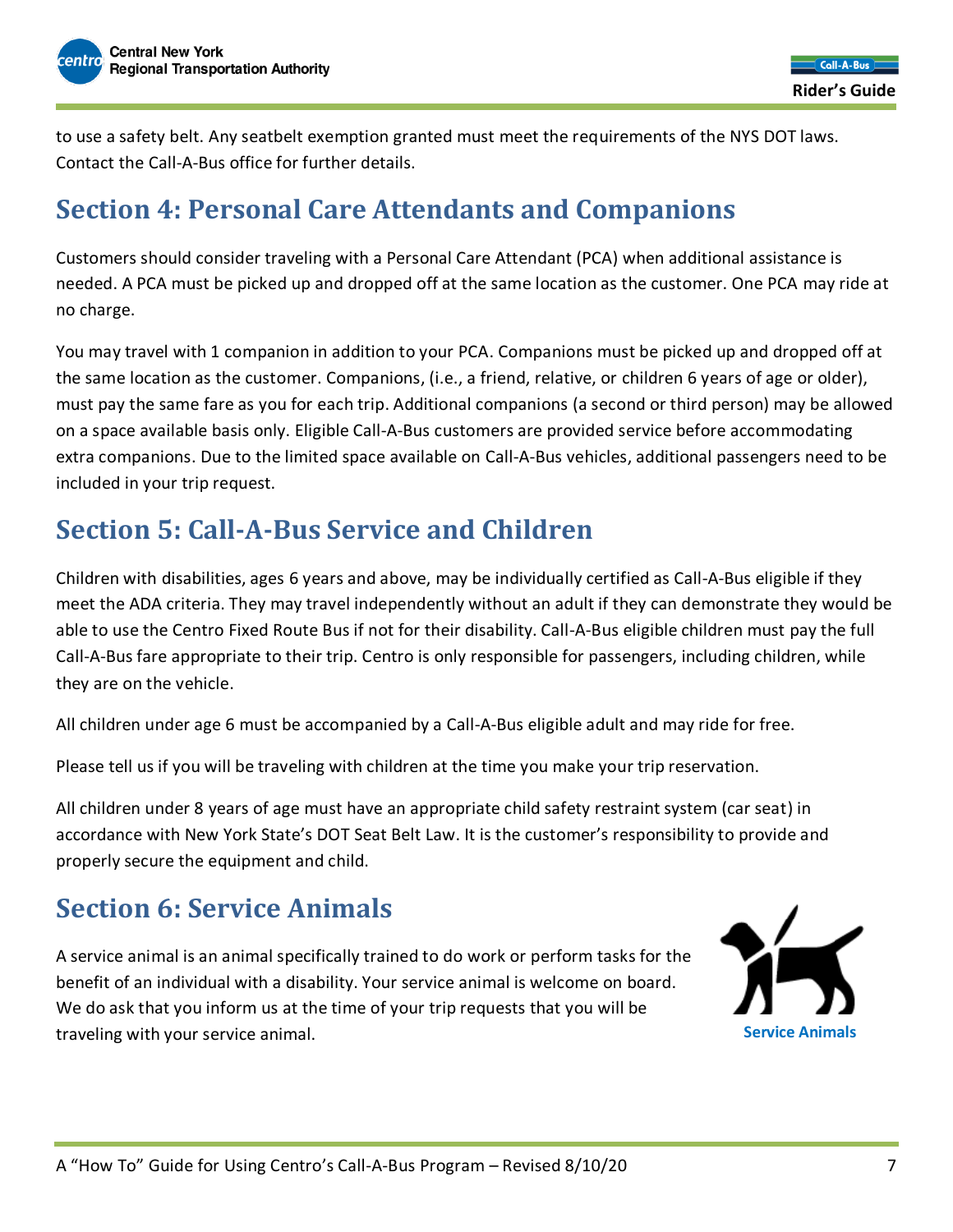Customers are responsible for their service animal's grooming and behavior. A service animal is not allowed to occupy a seat, but can sit in your lap if you choose. Larger animals should stay seated on the floor next to you and should not interact with other passengers except with their permission. You must have control of your service animal at all times, either by voice command or touch.

If you use the wheelchair lift and have a service animal, please be aware that your service animal cannot accompany you on the lift. You may guide and command the service animal to enter the vehicle using the stairs, and put the animal in a stay position while you board. As an option, you may also board the vehicle and call the service animal to enter the vehicle using the stairs.

#### **A WORD ABOUT PETS**

Call-A-Bus cannot transport pets unless they are in a carrier and you are able to carry and hold the carrier. This is for their safety.

Please keep in mind that not all people enjoy being around animals, and some have health conditions that are aggravated by exposure to fur, hair, dander, etc. If you plan to travel with a pet in a carrier, please inform us at the time of your trip request.

### **Section 7: Requesting a Ride**

Trip requests can be made by calling your local Call-A-Bus office up to 14 days in advance, but at least one day in advance of your travel.

Hours for requesting a ride in Onondaga County are from 8:00 AM to 5:00 PM, 7 days a week.

When calling to make your trip request, please have the following information ready:

| 2. My ID number is __________________________________.                                 |            |
|----------------------------------------------------------------------------------------|------------|
| 3. I would like to reserve a ride on __________________________________(day and date). |            |
| 4. This is a round-trip or one-way ride (select one).                                  |            |
|                                                                                        |            |
|                                                                                        | (address). |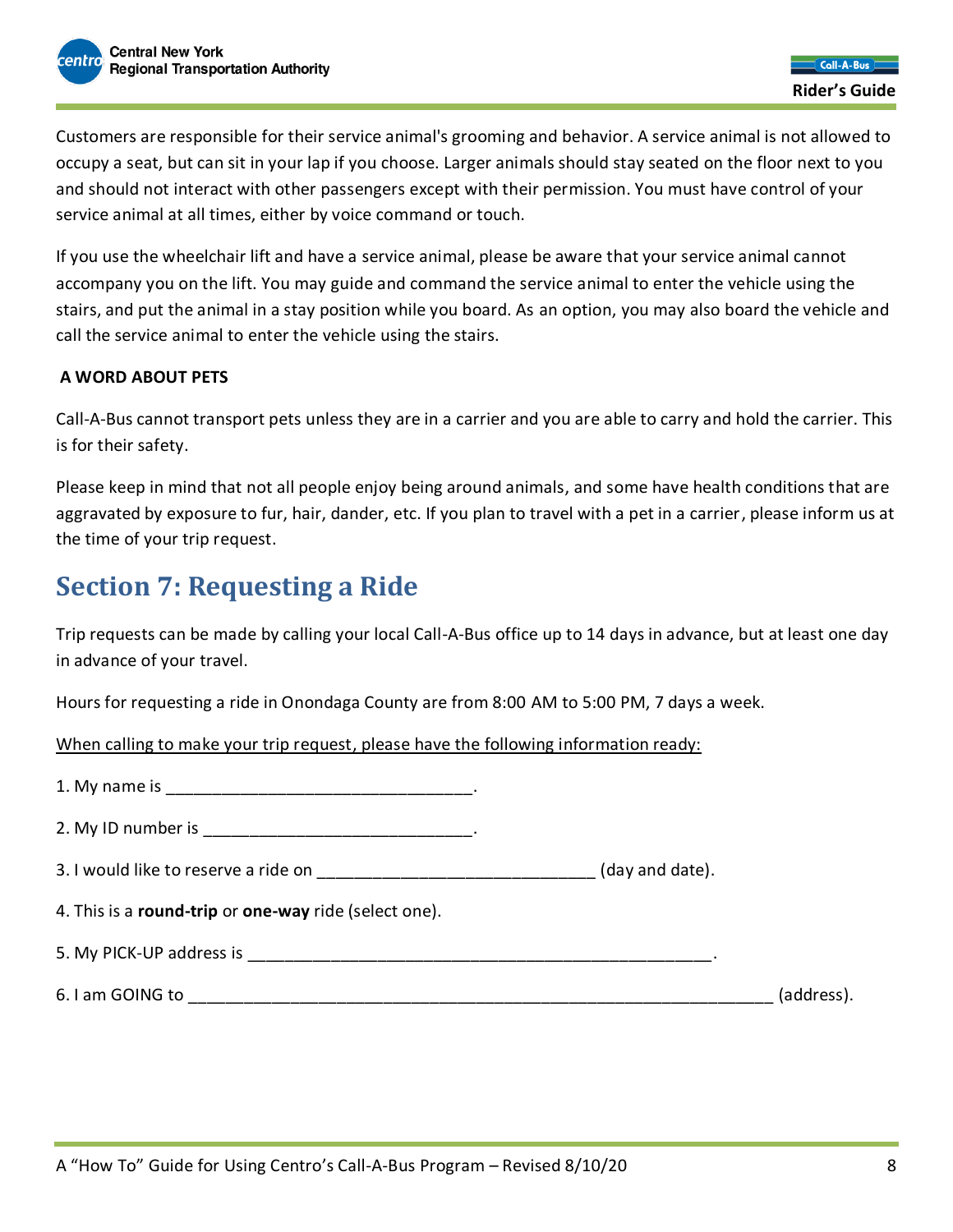

#### 7. **(Choose one)**

- a. I would like to be picked up at \_\_\_\_\_\_\_\_\_\_\_\_\_\_\_\_(time).
- b. I need to arrive at my destination by  $\frac{1}{2}$   $\frac{1}{2}$   $\frac{1}{2}$   $\frac{1}{2}$   $\frac{1}{2}$   $\frac{1}{2}$   $\frac{1}{2}$   $\frac{1}{2}$   $\frac{1}{2}$   $\frac{1}{2}$   $\frac{1}{2}$   $\frac{1}{2}$   $\frac{1}{2}$   $\frac{1}{2}$   $\frac{1}{2}$   $\frac{1}{2}$   $\frac{1}{2}$   $\frac{1}{2}$

Additional information to be provided, if needed.

- I am traveling with a Service Animal, Companion, or Personal Care Attendant.
- I will have packages (limit 6 grocery bags). Could the driver help me get them to the door?
- I need an escort to or from the door to the vehicle.

At this point, you have a choice of calling back the day before your trip to confirm your arrangements, receive your pick-up times, and find out what type of vehicle will be picking you up. If your trip is scheduled at the time of your request, we will only be able to give you an estimated pick-up time. If you call back the day before your travel day, we will be able to provide you with a more defined pick-up and drop-off time window.

### **Section 8: Negotiating Your Ride or "Live Scheduling"**

Criteria established under the Americans with Disabilities Act allows Call-A-Bus to schedule your trip within a "window" of one hour before your requested time, to one hour after your requested time. Trips reserved two days or less prior to the date of travel may be scheduled within the one hour window. This is referred to as "Live Scheduling."

We strive to give you times that best match your request.

#### Live Scheduling Example:

You call on Thursday to reserve a trip for tomorrow, Friday. You request a one-way trip and need an arrival time of 3:00 PM. While you are on the phone, the Call-A-Bus Transportation Coordinator will try to schedule your ride within your requested arrival time. Unfortunately, there is no space available on a vehicle to get you to your destination by the 3:00 PM arrival time you have requested. The Call-A-Bus Transportation Coordinator will explain that you will need to "negotiate the ride" or "live schedule." The Call-A-Bus Transportation Coordinator will offer you two choices: 1) an arrival time that may be as early as 2:00 PM (one hour before your requested arrival time) or 2) as late as 4:00 PM (one hour later than your requested arrival time). It is your choice whether you would like to accept the earlier arrival time or the later arrival time.

Call-A-Bus is a ride sharing service and these time frames allow us to schedule and provide all of our eligible customers with a ride. It may mean you arrive at your destination earlier or later than you originally requested. We recommend you check opening or closing times at your destination to avoid long waits outside a building that is closed and locked.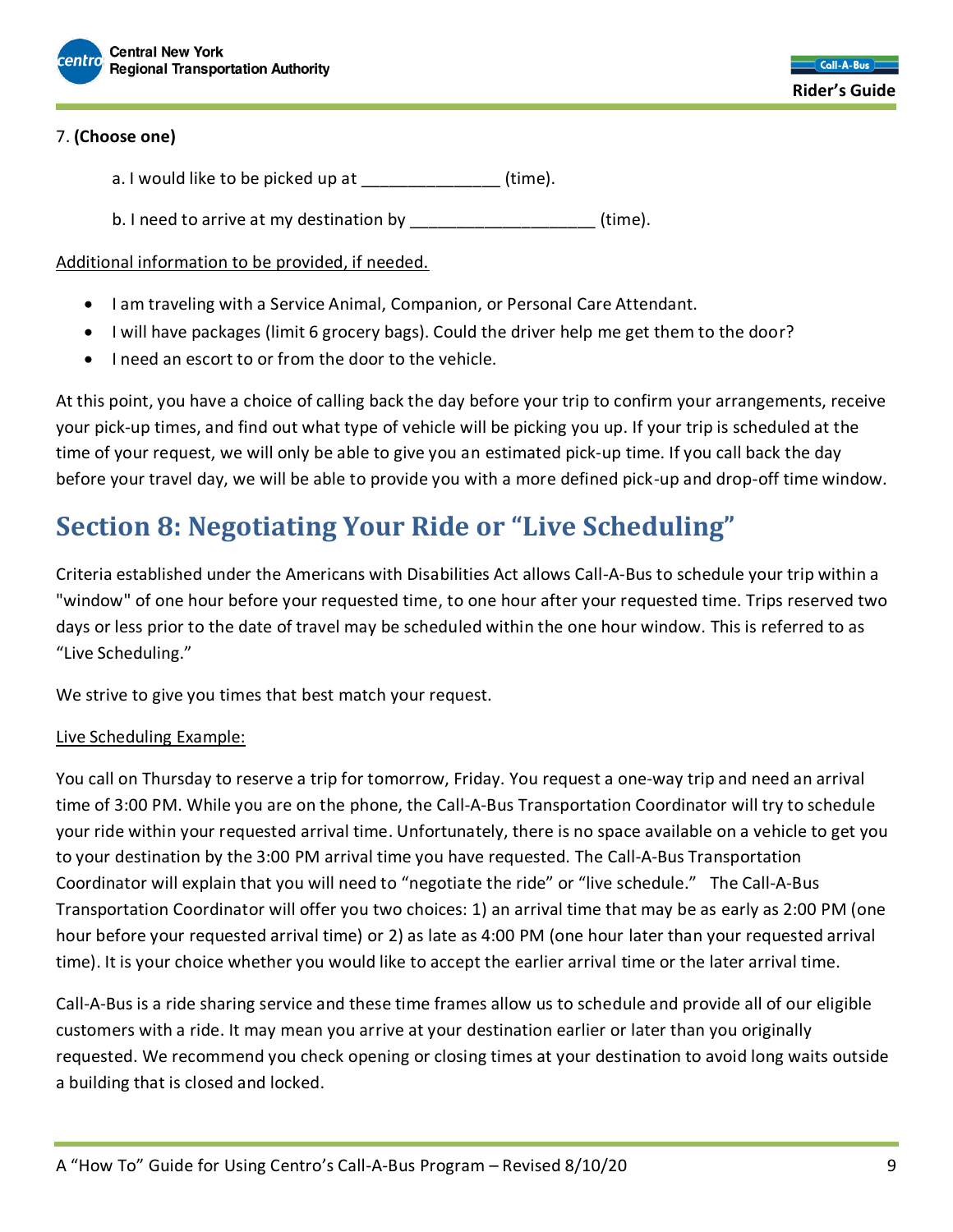Call-A-Bus is unable to honor customer requests for specific drivers, seats, vehicles, or direct routes.

If you must be at a certain destination by a specific time, you are negotiating your drop off time. It is important for you to tell the Call-A-Bus Transportation Coordinator at the time you make your trip request. This is especially important if you have an appointment, are going to a job, or attending a special event. "I must be there by \_\_\_\_\_\_\_\_\_\_\_\_\_\_\_\_\_\_\_\_\_."

On your return trip, be sure to give us the time you will be ready to board the vehicle.

For example, your work shift may end at 3:00 PM, but you need 10 to 15 minutes to clean up, get your coat on, and punch out. Remember, our vehicles will only wait 5 minutes beyond the scheduled pick up time. So, in this example, you would ask to be picked up no earlier than 3:15 PM. "I will be ready to be picked up at \_\_\_\_\_\_\_\_\_\_\_\_\_\_\_\_\_\_\_\_."

You may request either your pick up time or your drop off time for each trip, but not both (e.g., you cannot request to be picked up at 9:45 AM for an appointment at 10:00 AM - rather, you would ask to be dropped off at your appointment before 10:00 AM). Your pick up time will be dependent on the number of trip requests at that hour, the travel distances involved, and traffic patterns.

### **Section 9: Confirming Your Ride**

Call-A-Bus recommends that you call the afternoon before your travel day to confirm your addresses, pick up times, and vehicle for the next day. While not required for service, the confirmation call assures that we have the correct information.

Please contact your local Call-A-Bus office to determine the times of day they process confirmation calls. Normally, trip schedules for the next day are ready by 3:00 PM the working day before.

Syracuse/Utica confirmation hours are as follows:

- Monday Thursday:  $3:00$  PM  $6:00$  PM (for trips on the following day).
- Friday: 3:00 PM 6:00 PM (for trips on Saturday, Sunday, or Monday).
- Saturday & Sunday: 8:00 AM 5:00 PM (for trips on the following day or for Monday).
- Holidays:  $8:00$  AM  $5:00$  PM (for trips on the following day).

Ride confirmations for Auburn/Oswego/Rome can be obtained by contacting your local Call-A-Bus office (see Section 21 for details).

If you were unable to confirm for your next day's trip during the regular confirmation hours, you may confirm your trip on the day it is scheduled to occur. Hours for same day confirmation calls are from 5:30 AM to 6:00 PM, Monday through Friday and 8:00 AM to 5:00 PM, Saturday, Sunday, and Holidays.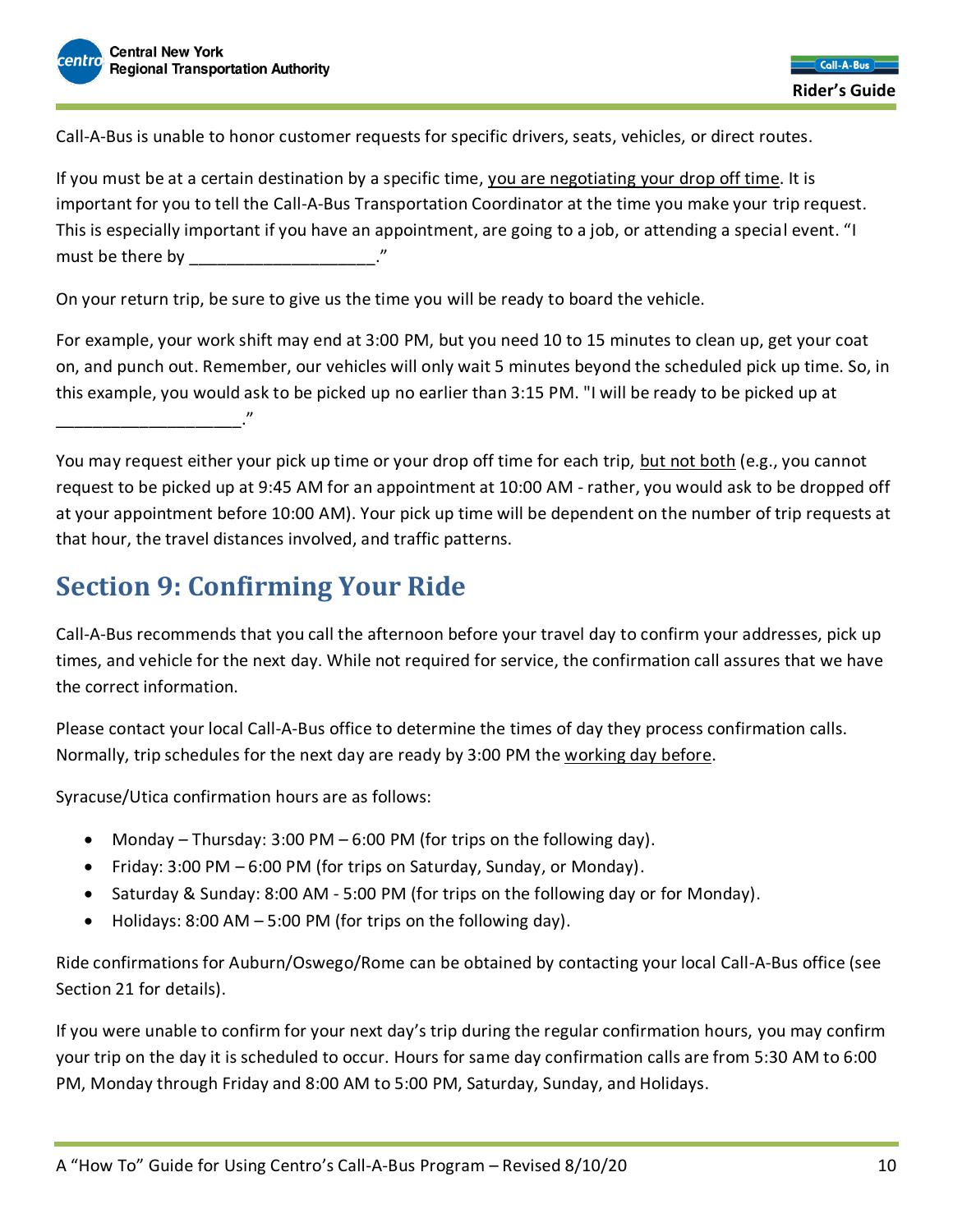### **Section 10: What to Expect on Your Travel Day**

**Call-A-Bus is a ride sharing program**. This means other customers will likely be picked up and/or dropped off during your trip. To accommodate all customers, we may or may not follow the most direct route between your origin and destination.

We try to keep your ride time as short as possible. We use the following maximum travel time standards:

- Trips up to five miles allow up to one hour of travel time.
- Trips greater than 5 miles and up to 10 miles allow up to 90 minutes of travel time.
- Trips greater than 10 miles allow up to two hours of travel time.

Please have the exact fare when boarding the vehicle. Drivers do not give change or sell ride passes. Remember, any companion traveling with you must also pay a fare.

Please board the vehicle when it arrives. Your vehicle may arrive a few minutes early. Drivers do not alert you when they are at your pick-up point (e.g., ring doorbell, sound horn). You should be at the curb or in plain sight of the vehicle when it arrives.

If you made arrangements for door-to-door service in advance, the driver will proceed to the outer door and guide you to the vehicle. (Please note

that the path of travel to and from the outer door must be clear of environmental barriers (i.e., snow) and physical barriers (i.e., objects/debris) that may pose a risk to the safety of the customer or the driver.) Drivers are not allowed to enter buildings/residences or lose sight of the vehicle.

Your vehicle will wait for up to 5 minutes beyond your scheduled pick-up time. After 5 minutes, the driver will notify the Dispatch Center that you have not boarded, the trip will be marked a No-Show, and the driver will proceed on. You should call us to cancel any return trips you may have reserved to avoid another No-Show later in the day.

Customers that board the vehicle more than 5 minutes beyond their scheduled pickup time are reported as a No-Show/Late-Show. Refer to Section 16 for more details on No-Shows and Late-Shows.

Call-A-Bus services are provided through the use of sedans, vans, body on chassis buses, and taxis.



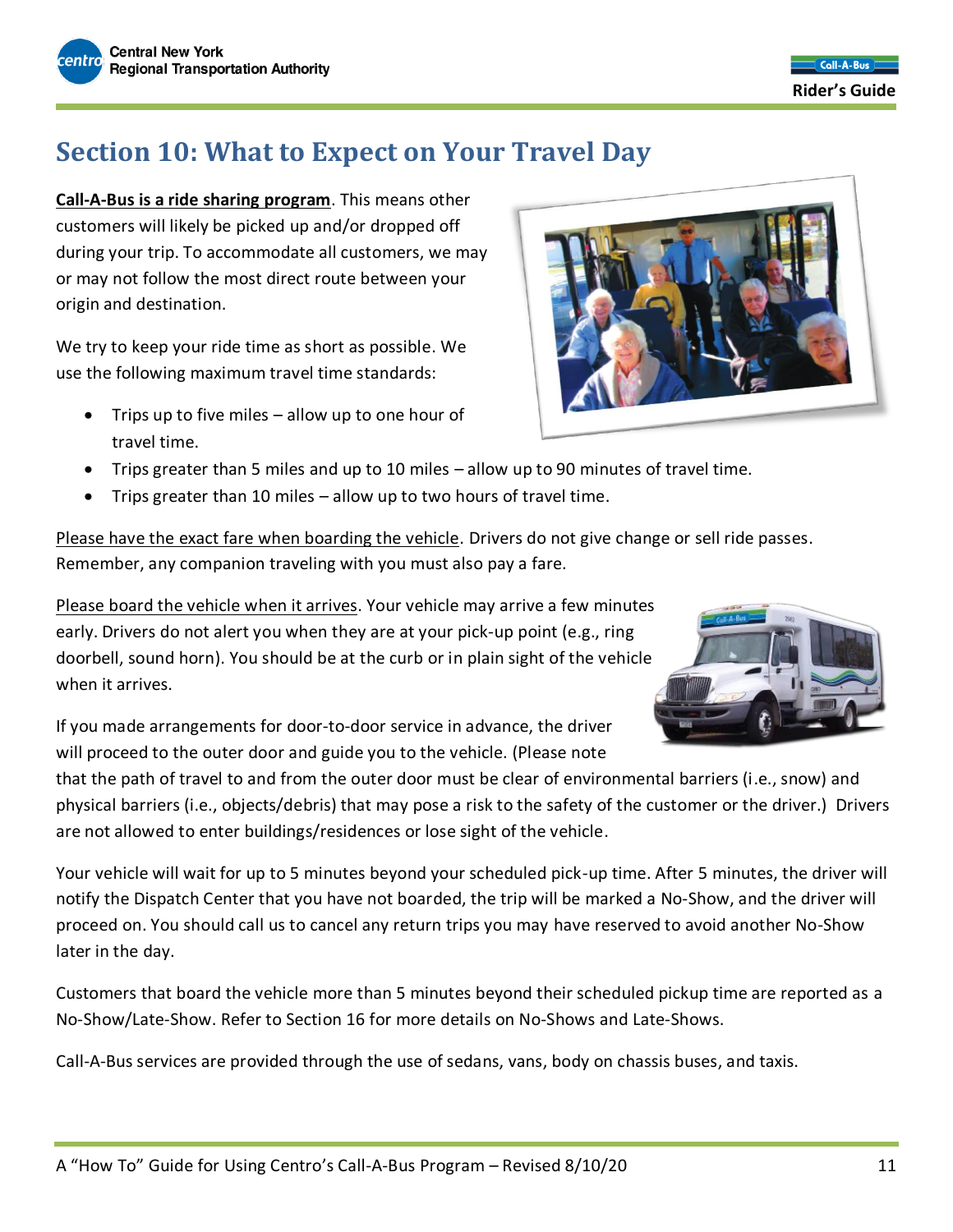### **Section 11: Accessibility Features**

- Call-A-Bus uses a 4-point securement system for wheelchairs and scooters.
- Buses are equipped with lifts to assist customers with exiting and/or entering the vehicle.
- Buses are equipped with handrails to aid customers in entering and/or exiting the vehicle.
- Drivers may offer verbal assistance or a simple guiding of the hands.
- Drivers can assist in placing your walker or cane into the vehicle.

It is the driver's responsibility to ensure all mobility devices are properly secured while in the vehicle, whether occupied or not. For your safety, please follow the instructions of your driver. Mobility devices cannot move more than two inches while on the lift platform or in the securement area. Drivers are instructed not to transport devices that can move more than two inches.

#### **WHEELCHAIRS:**



Centro Call-A-Bus vehicles are equipped with a lift to accommodate wheelchairs. Some oversized wheelchairs may exceed the lift capacity and cannot be accommodated. If you have concerns about your wheelchair's size or weight fitting on our vehicles, please contact your local Call-A-Bus office and we will make arrangements to have a supervisor inspect your wheelchair.

Customers must wait for the driver's instruction for boarding the lifts and positioning the wheelchair for proper securement in the vehicle. Please apply your brakes and turn off controls while riding on the lift and while the wheelchair is in the securement position.

#### **SCOOTERS:**

Scooters are electrically-powered devices with a central post supporting the seat. Some scooter manufacturers provide a written disclaimer to the owner that the device should not be used as a seat on a moving vehicle. You may ride your scooter on the lift. Please apply your brakes and turn off controls while riding on the lift and also while the scooter is in the securement position. Centro Call-A-Bus strongly recommends you transfer to a fixed seat, but it is your choice. If you remain in the scooter while being transported, the driver will secure your scooter and assist you in securing your seat belt.

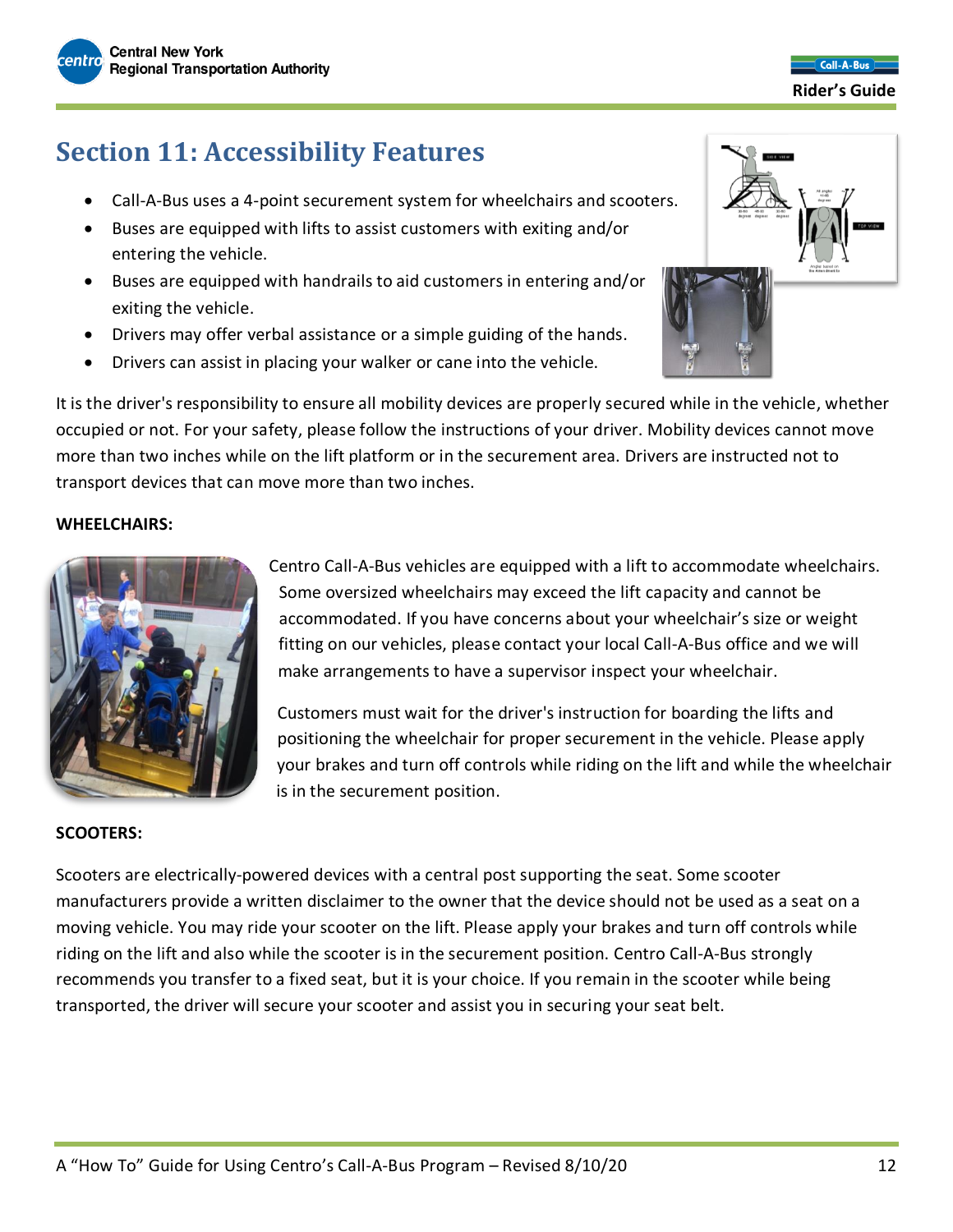

 $Coll.A.Rus$  **Rider's Guide**

#### **WALKERS, CANES AND CRUTCHES:**

Vehicles are equipped with handrails to aid in entering/exiting vehicles. Drivers will offer verbal assistance or a simple guiding of hands and will place your walker or cane in the vehicle.

Customers who are unable to use the steps to enter the vehicle may stand on the passenger lift to board and exit the vehicle. If you choose to stand on the lift, you must be able to stand without assistance and hold onto the rails with both hands.

#### **BREATHING DEVICES:**

Breathing aids such as portable respirators or portable oxygen are welcome. You or your PCA are responsible for handling and monitoring the controls of such devices. Drivers are not trained in handling these devices. Customers are responsible for having an adequate oxygen supply for their trip and any reasonable travel delays that might occur. Please plan ahead.



#### **OTHER DEVICES:**

Advancing technology has resulted in new and improved mobility devices continuously being developed. If you travel with a device or aid not listed here, please contact us. Call-A-Bus will work with you to make your travel both pleasant and safe.

### **Section 12: Passenger Responsibilities**

Please remember to:

- Answer the questions completely and accurately on your Call-A-Bus application, and provide us with an accurate description of your ability to use the Centro Fixed Route Bus and Call-A-Bus.
- Notify us of any change in your functional mobility that might impact using the Centro Fixed Route Bus and Call-A-Bus. You may be asked to submit another application to recertify for Call-A-Bus.
- Reserve trips you need at least a day in advance. Please let us know at request time of any special conditions or needs you may have.
- Cancel as soon as possible, in the event you cannot travel.
- Respect the rights and comfort of other passengers. We ask that you maintain an acceptable standard of personal hygiene, refrain from eating and drinking on board, place trash in receptacles, and use radios or personal listening devices with earphones only.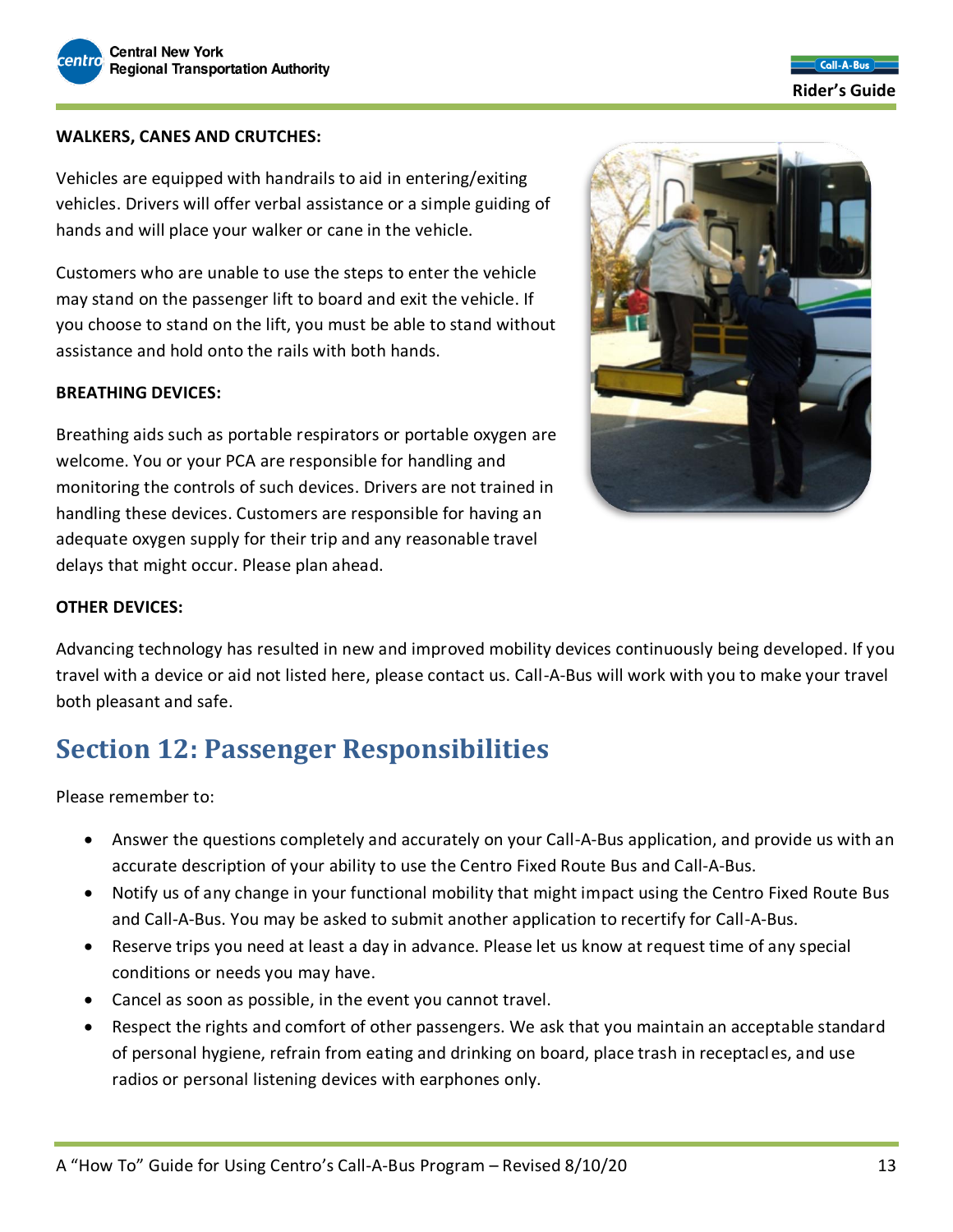- Refrain from using profanity, obscene language, derogatory statements, abuse, or threatening conduct. This type of language or behavior may result in your removal from the vehicle and/or suspension from Call-A-Bus service.
- Check to ensure that you have all of your belongings before exiting the vehicle.
- Be prepared and ready prior to your scheduled pick-up time.
- Call the dispatcher to check on your ride if your driver has not arrived yet and it is 10 minutes past your confirmed pick up time.
- Follow the guidance and directions of your driver to ensure a safe and comfortable ride. Please do not distract drivers while the vehicle is moving.
- Maintain your mobility devices in a safe condition according to the manufacturer's specification (e.g., free from structural tears in material, no inoperable brakes, no cracked frames/wheels etc.).

### **Section 13: Call-A-Bus Responsibilities to Our Passengers**

We have a responsibility to:

- Collect accurate information from you in order to enter a trip request that meets your needs to the best of our abilities.
- Accommodate requests for reasonable service modifications as long as the request does not fundamentally alter service or create a direct threat to the health or safety of others.
- Provide timely service throughout your Call-A-Bus experience.
- Provide clean, safe, well-maintained vehicles for you to travel in.
- Provide a courteous, well-trained, and safe driver.
- Provide driver assistance in boarding and exiting the vehicle. The driver will also provide an escort to the outer door or carry packages, if requested in advance. **There is a 6 shopping bag limit per paying customer.**

*PLEASE NOTE:* Drivers are not required to perform tasks that could be provided by a Personal Care Attendant.

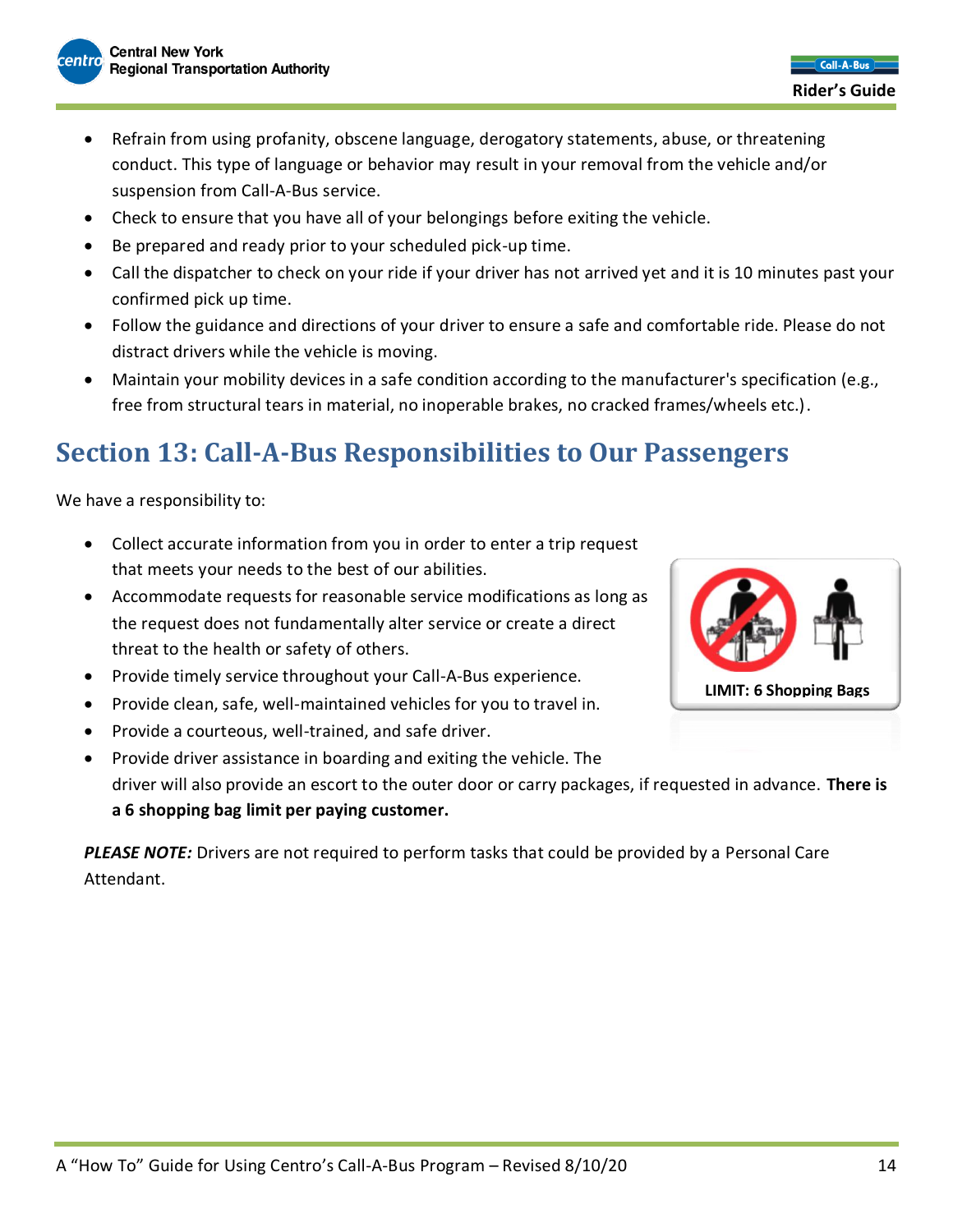

### **Section 14: Rules of Conduct**

For the comfort and safety of all on board, we ask that you abide by these common rules:

- Any activity that is considered in violation of New York State or Federal Law (e.g., assault, theft) will not be permitted. **Call-A-Bus reserves the right to suspend service for any customer in violation of this rule.**
- Do not distract the driver with excessive communication.
- Eating, drinking, or smoking on board is not allowed. If you must eat or drink due to a medical condition, please alert the driver.
- Do not litter on the bus.
- Soliciting and selling merchandise or services is not permitted on board.
- Radios and other music or listening equipment may not be played aloud while in transit. Personal listening devices with headphones or ear devices are allowed.
- Call-A-Bus reserves the right to refuse service to anyone who is clearly intoxicated, under the influence of illegal drugs, or whose irrational behavior would be considered a risk to the driver or other passengers.
- Call-A-Bus may refuse service to anyone who clearly presents a biological hazard to others in the vehicle. This includes people whose body or clothing is soiled with blood, vomit, urine, or feces.
- Please remember that Call-A-Bus is a ride sharing service, and each passenger is expected to adhere to these basic rules to ensure an enjoyable transit experience for all.
- Please be sure to check for and take all personal belongings when exiting the vehicle.

*PLEASE NOTE:* Items found on buses are turned in to Lost and Found. If you lose something please call (315) 442-3400 or email us at [cnyrta@centro.org.](mailto:cnyrta@centro.org) If you happen to find an item while riding Call-A-Bus, please give it to the bus operator who will turn it in to Lost and Found.

Items may be picked up Monday through Friday from 8:00 AM until 5:00 PM at Centro's office. Unclaimed items will be disposed of after 15 days.

For health & safety reasons, Call-A-Bus does not retain any food or clothing items.

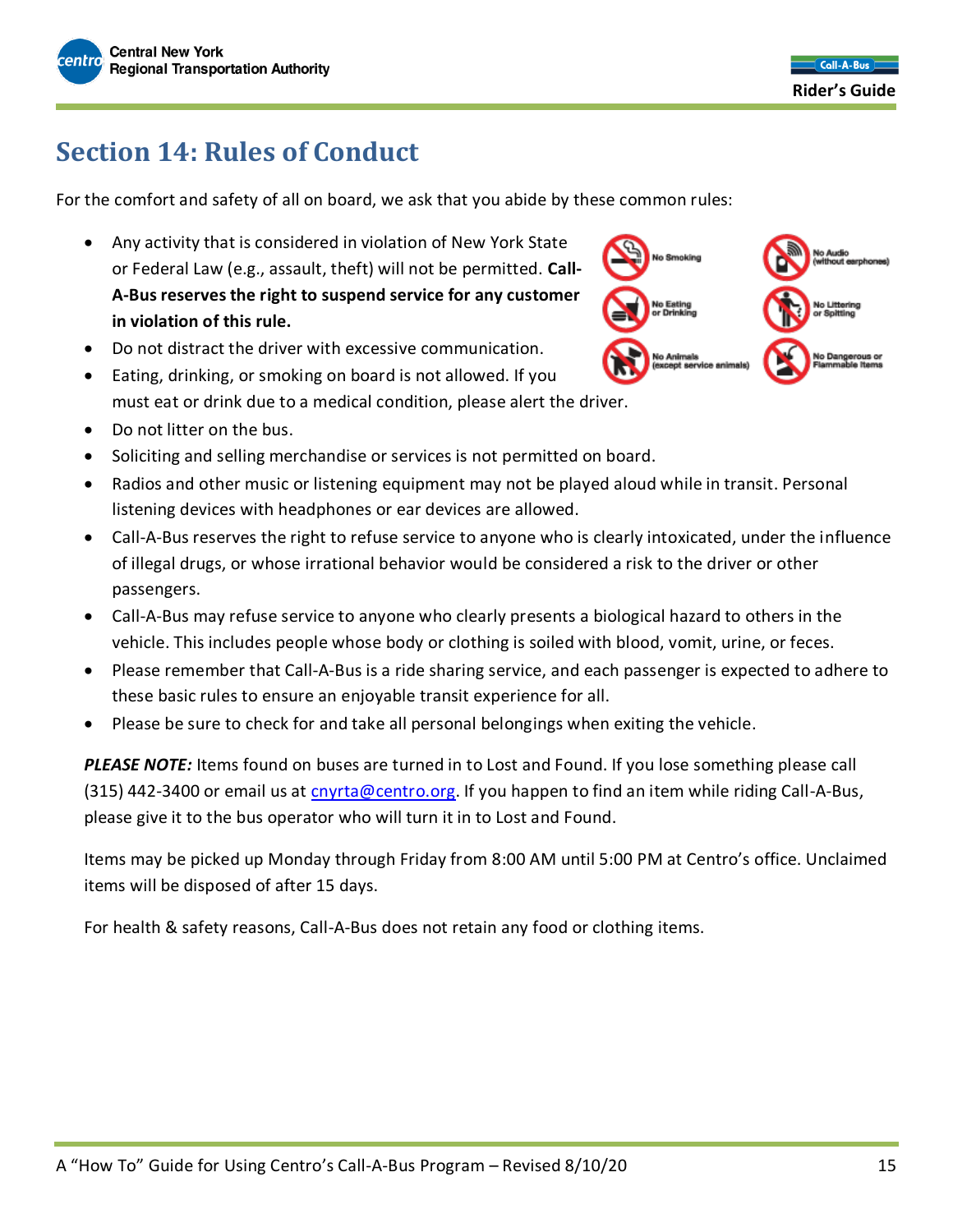

### **Section 15: Cancellations and Changes**



To change a trip reservation, you must call by 5:00 PM the day before your scheduled trip. Our cancellation lines are open 24 hours a day, 7 days a week.

We realize that a "day in advance" cancellation notice is not always possible. Please call us as soon as possible, or at least 2 hours before your scheduled pick up time. Be sure to let us know if you are canceling a single ride or a round trip.

Last minute cancellations are an inconvenience for other customers who might have been scheduled to ride with you. Please be considerate of others.

Individuals who have a pattern of frequently reserving trips and then canceling them on the same day as travel will be contacted by Call-A-Bus management. If the customer continues to abuse the trip reservation system, they may have their service temporarily suspended. If a customer cancels on the same day of travel more than 30% of their trips in 30 days, Call-A-Bus may suspend their service for 7 days. A letter of suspension will be sent by mail and will be in effect starting 15 days from the date of the letter.

Only Call-A-Bus Transportation Coordinators and Centro Dispatchers can cancel or change a trip reservation. Drivers are not allowed to accept new trip reservations, make changes to their itinerary, or cancel a trip.

### **Section 16: No-Shows and Late-Shows**

One of the worst inconveniences for Call-A-Bus customers is waiting for other customers who never board the vehicle when it arrives to pick them up. Call-A-Bus drivers are obligated to wait 5 minutes beyond the scheduled pick-up time for a customer to board the vehicle. If no one appears, it will be considered a No-Show. The driver notifies Call-A-Bus that their customer has not boarded, confirms the time, and leaves the site to pick-up or drop-off the next customer.

Customers that board the vehicle more than 5 minutes beyond their scheduled pick-up time are reported as a No-Show/Late-Show.

If the customer cancels the trip when the vehicle arrives it is called a Cancels-at-the-Door. Again, the driver notifies Call-A-Bus that the customer has not boarded the vehicle, confirms the time, and leaves the site for the next customer.

No-Shows, Late-Shows, or Cancels-at-the-Door are posted to the customer's file. If a Call-A-Bus customer has No-Show, Late-Show, or Cancels-at-the-Door filings totaling 30% of their last 20 trips (6 violations), they will be contacted by Call-A-Bus and issued a warning letter. If a Call-A-Bus customer has No-Show, Late-Show, or Cancels-at-the-Door filings totaling 30% of their last 50 trips (15 violations), they may be suspended for up to 7 consecutive calendar days. This suspension will be communicated in writing, by mail. You will have 10 days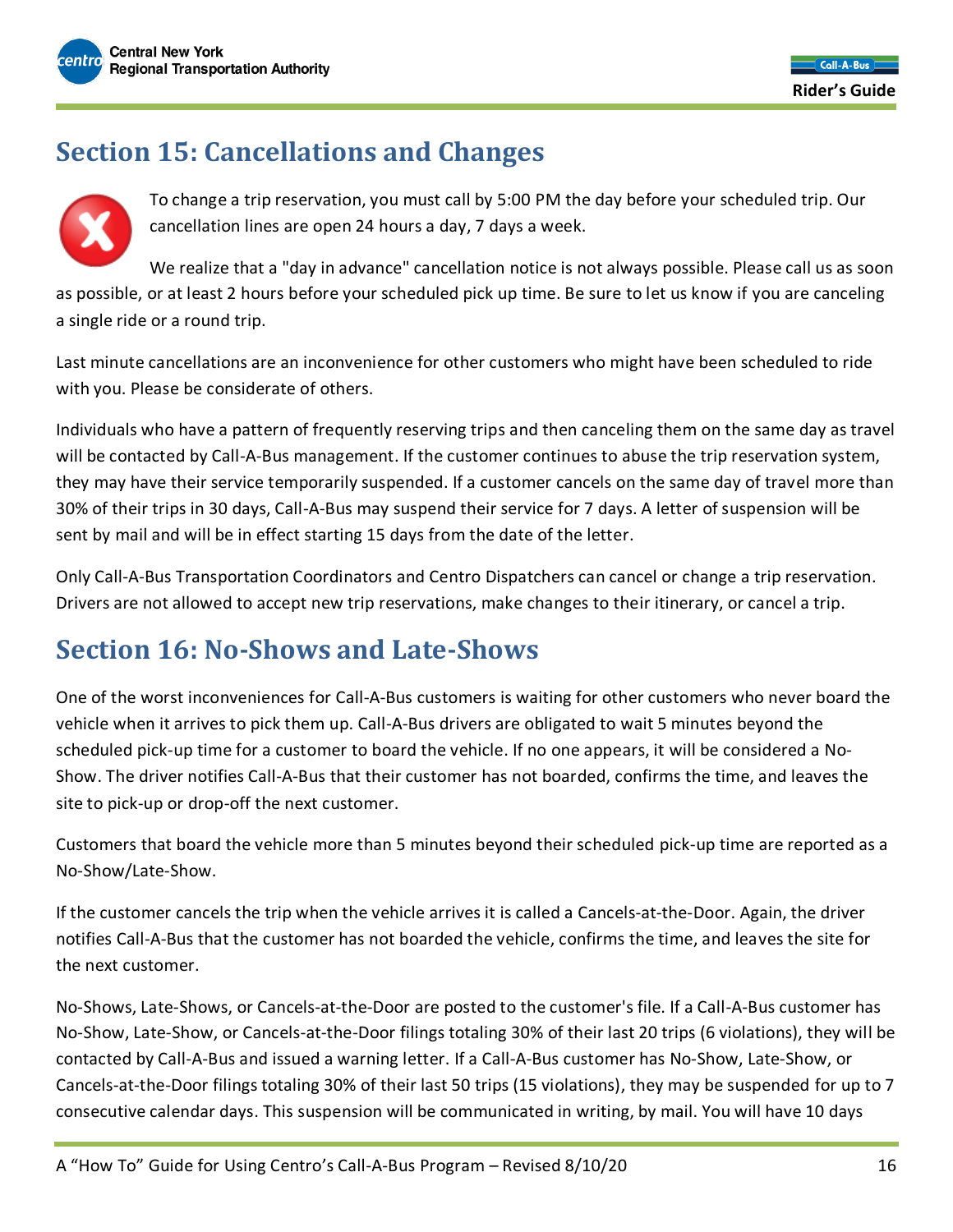from the postmark date of written notification to appeal. Please refer to Section 17 of the Call-A-Bus Riders Guide for instructions on filing your appeal.

Please be considerate of other Call-A-Bus customers by reserving your trips carefully, confirming your ride times, and canceling unwanted trips in a timely manner. By doing so, you ensure that everyone receives excellent service.

*PLEASE NOTE:* Only No-Shows, Late-Shows, or Cancels-at-the-Door that are under the rider's control will be counted against the rider. No-Shows, Late-Shows, or Cancels-at-the-Door caused by reasons beyond the rider's control (e.g., scheduling problems, late pick-ups, operational problems on the part of the transit provider, family emergencies, or extreme medical conditions), or due to operator error will not be counted against the rider.

### **Section 17: Comments, Compliments, and Complaints**

Any time you use the Centro system for your transportation needs, we hope you will have a satisfying experience. However, we realize there are times when you may have questions or concerns about the service you received. We encourage customers to provide us with feedback when your service is less than you expected or better than expected. We use this valuable information when we consider future changes or enhancements to our system. We offer you three ways to contact us:



By Phone: Call your local Centro Customer Service Office and a Customer Service Representative will enter your information into a database for review.

By E-mail: Send your comments to [cnyrta@centro.org](mailto:cnyrta@centro.org) for logging and review.

By Mail: Send your letter to: Centro, PO Box 820, Syracuse, NY 13205

All customer comments are forwarded to the Customer Service Supervisor, logged into our centralized complaint management system, assigned a tracking number, and forwarded to the appropriate department for review and/or investigation. The Customer Service Supervisor will send you a postcard once the comment has been officially entered into the system. Should Centro need to contact you, please be sure you provide us with your name and address.

*SPECIAL NOTE:* We recognize that some people prefer to remain anonymous. There are several well-respected advocacy groups within Centro's service area that you may wish to contact instead. They will act on your behalf if you request it and we will send our correspondence to them instead of you.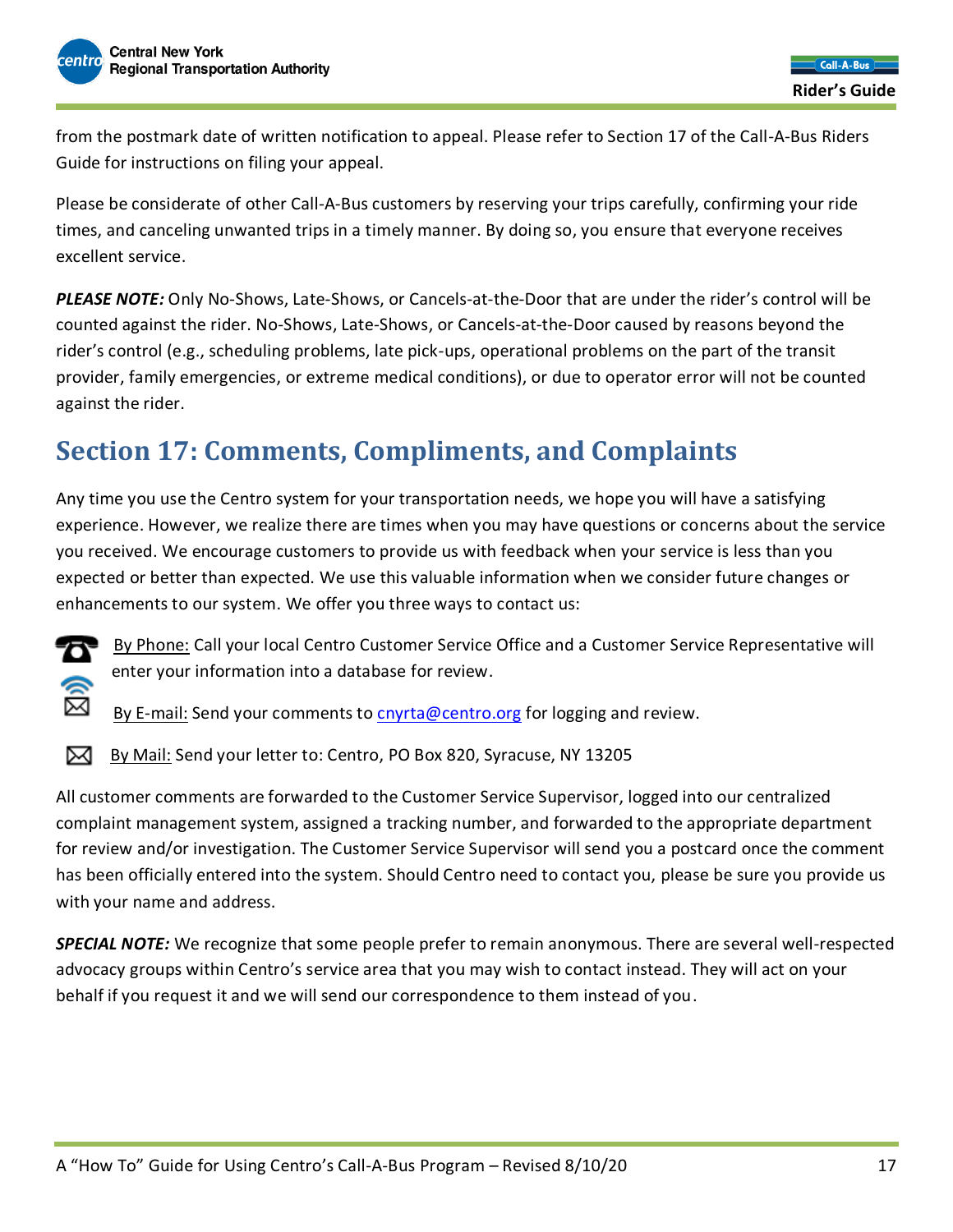### **Section 18: Persons with Disabilities Who are Visiting Our Community**

Visitors to the Centro service area who have ADA paratransit eligibility on another public transit system are urged to contact Call-A-Bus to arrange for service while in our area. We honor the eligibility certifications of other transit systems, and you may request rides for up to 21 calendar days (per year) without filing a Call-A-Bus application. If you will be visiting for more than 21 days, we request that you complete a Call-A-Bus application so that a local eligibility determination can be made.

Visitors to the Centro service area who either do not have ADA paratransit services available to them or have not previously applied for service in their home area are urged to contact Call-A-Bus to arrange for service while visiting Centro's service area. In order to qualify as a visitor, applicants will be required to provide proof of residence to Call-A-Bus. Qualified applicants will be eligible to request rides for up to 21 calendar days (per year) without applying for Call-A-Bus services.

### **Section 19: Appeal Policy and Procedure**

Call-A-Bus customers and applicants have the right to appeal any decision made by Centro regarding their eligibility determinations. An appeal is a formal request for reconsideration of the facts relating to your transportation. Customers and applicants may wish to contact Call-A-Bus to discuss any issues or problems first to see if a mutually agreed upon solution can be found prior to requesting an appeal.

Individuals wishing to appeal an eligibility determination/suspension must submit their request in writing. The request must be submitted within 60 days of the initial decision. Appeals should be sent to:

For Call-A-Bus in Syracuse, Oswego, and Cayuga Counties:

ATTN: Vice President of Operations Centro P.O. Box 820, Syracuse, NY 13205

For Call-A-Bus in Oneida County:

ATTN: General Manager Centro 185 Leland Avenue, Utica, NY 13501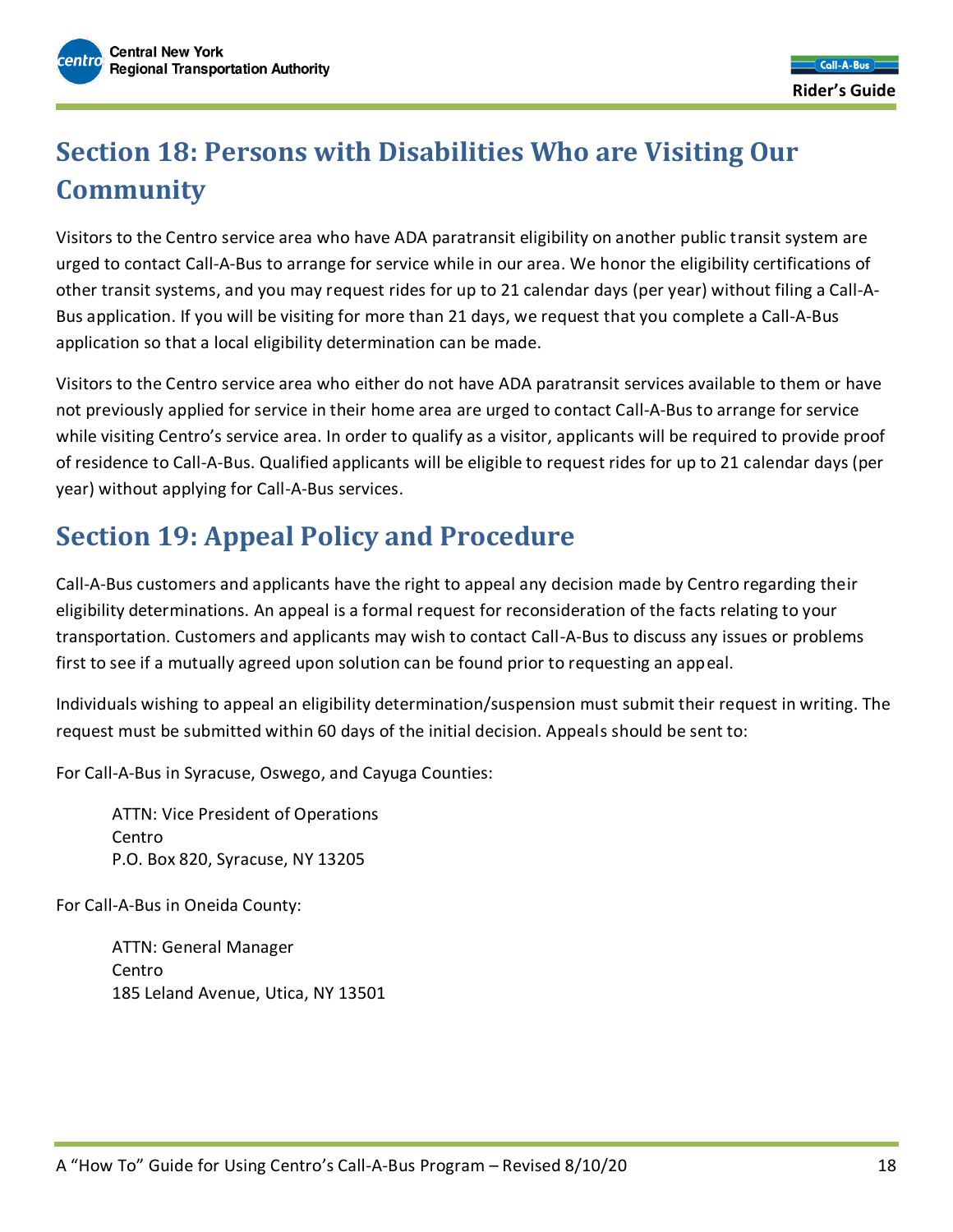

**Section 20: Glossary of Terms**

#### **ADA PARATRANSIT ELIGIBILITY:**

Unconditional Eligibility – Due to functional ability, the customer cannot use the Centro Fixed Route bus or can never get to a bus stop. The customer will be eligible for all trip requests that fall within the times and areas in which Call-A-Bus service operates.

Conditional Eligibility – Customer has the functional ability to use the Centro Fixed Route bus system for some, but not all trips. Call-A-Bus service can be requested when there are situations making a Centro Fixed Route bus trip impossible (e.g., snow and ice are covering walkways, making it impossible to get to a Centro Fixed Route bus stop, or customer must walk farther than able). Call-A-Bus staff will take into consideration all situations prior to determining customer eligibility. Eligibility will be handled on a trip-by-trip basis when the customer calls to request a trip.

*All trip requests that meet the eligibility criteria, and fall within the times and areas in which Call-A-Bus service operates, will be honored. If a customer is not eligible for a particular Call-A-Bus trip, the Centro Fixed Route Bus is available as an alternative.*

Temporary Eligibility – A short-term disability is present that prevents a customer from using the Centro Fixed Route bus or from getting to and from a bus stop. This eligibility may be conditional or unconditional.

Not Eligible – Based on the information provided on the customer's application, a functional disability is not stated that would prevent him/her from using the regular Centro Fixed Route bus. Customer is not eligible for the Call-A-Bus program.

Cancels-at-the-Door – This is a No-Show. The customer informs the driver that they will not be taking the ride.

Cancellation – The customer calls to say they will not be taking their requested trip.

Commuter Service – Regular Centro bus service that only operates a few times during the day, typically in the AM and PM when riders are going to and from work.

Companion – Someone who travels with the customer (non-PCA) that must pay a fare. The companion must have the same origin and destination as the customer.

Curb to Curb Service – The driver will assist customer on and off the vehicle.

Door to Door Service – Driver will assist customer from the outer door of pickup location to outer door of drop off location. The customer must signal the driver.

Feeder Service – A combination of Call-A-Bus and the Centro Fixed Route will be used for the customer's transportation.

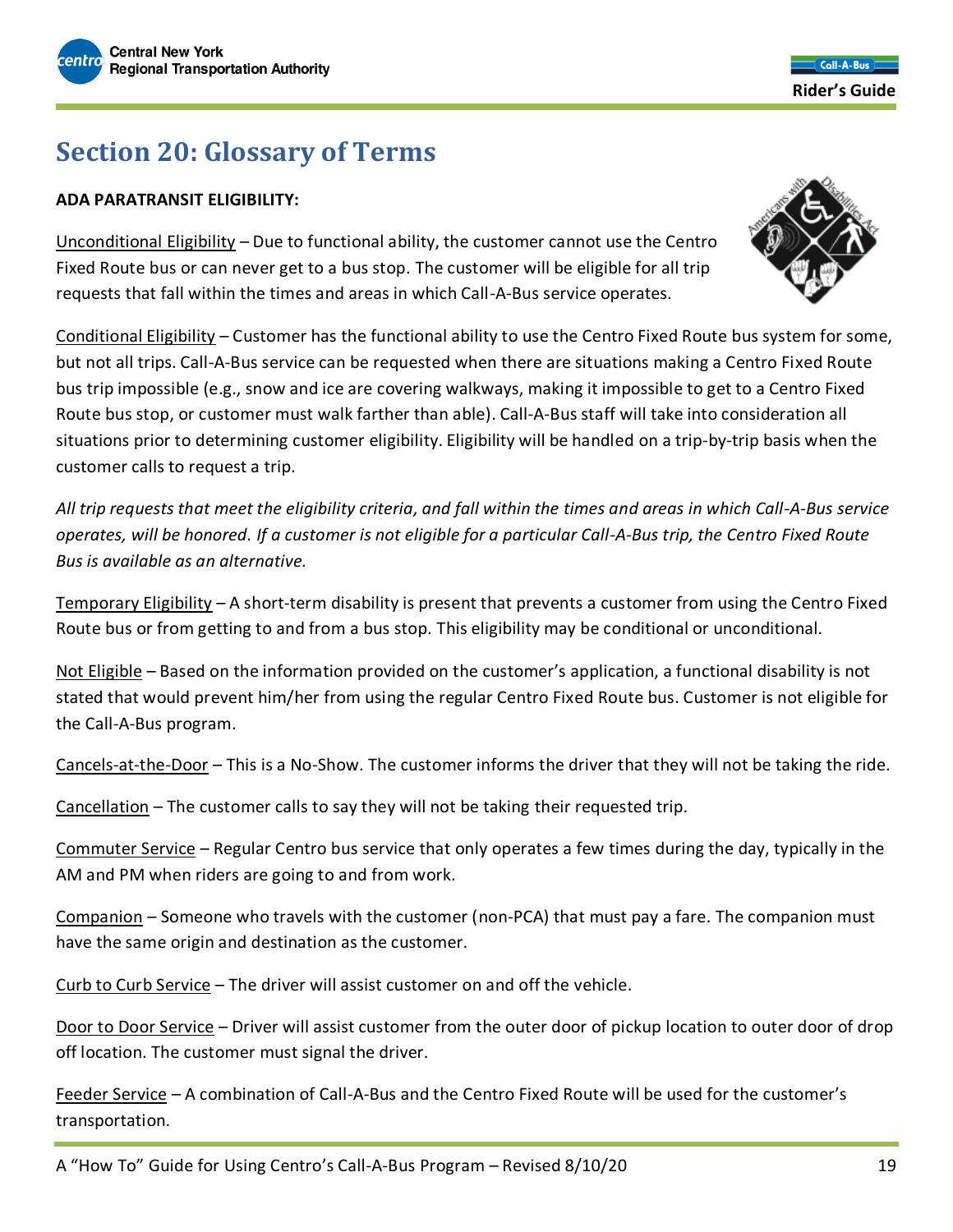Centro Fixed Route Service – This is the regular Centro bus service, operating at fixed times and at fixed stops.

Late Show – Boarding the vehicle 5 minutes past the scheduled pick-up time. A late show is marked as a No-Show even when the customer is transported.

Origin to Destination – Transportation from outer door of initial pickup location to outer door of drop off location.

Paratransit Transportation – Origin to destination transportation, as required by the Americans with Disabilities Act, for individuals with a functional disability to ensure their rights to public transportation.

Personal Care Attendant (PCA) – An individual designated or employed specifically to help the customer meet his/her personal needs. The PCA must have the same origin and destination as the customer. A PCA does not pay a fare to ride with Call-A-Bus.

Ride Share Program – Other customers will be picked up and dropped off during your trip.

Service Animal – Animal that is individually trained to do work or perform tasks for people with disabilities.

¾ Mile Paratransit Corridor – The service area for Call-A-Bus, which matches the Centro Fixed Routes (non-commuter service).

Travel Training – The Travel Trainer teaches participants how to safely and independently use Centro's system.







#### **Rider's Guide**